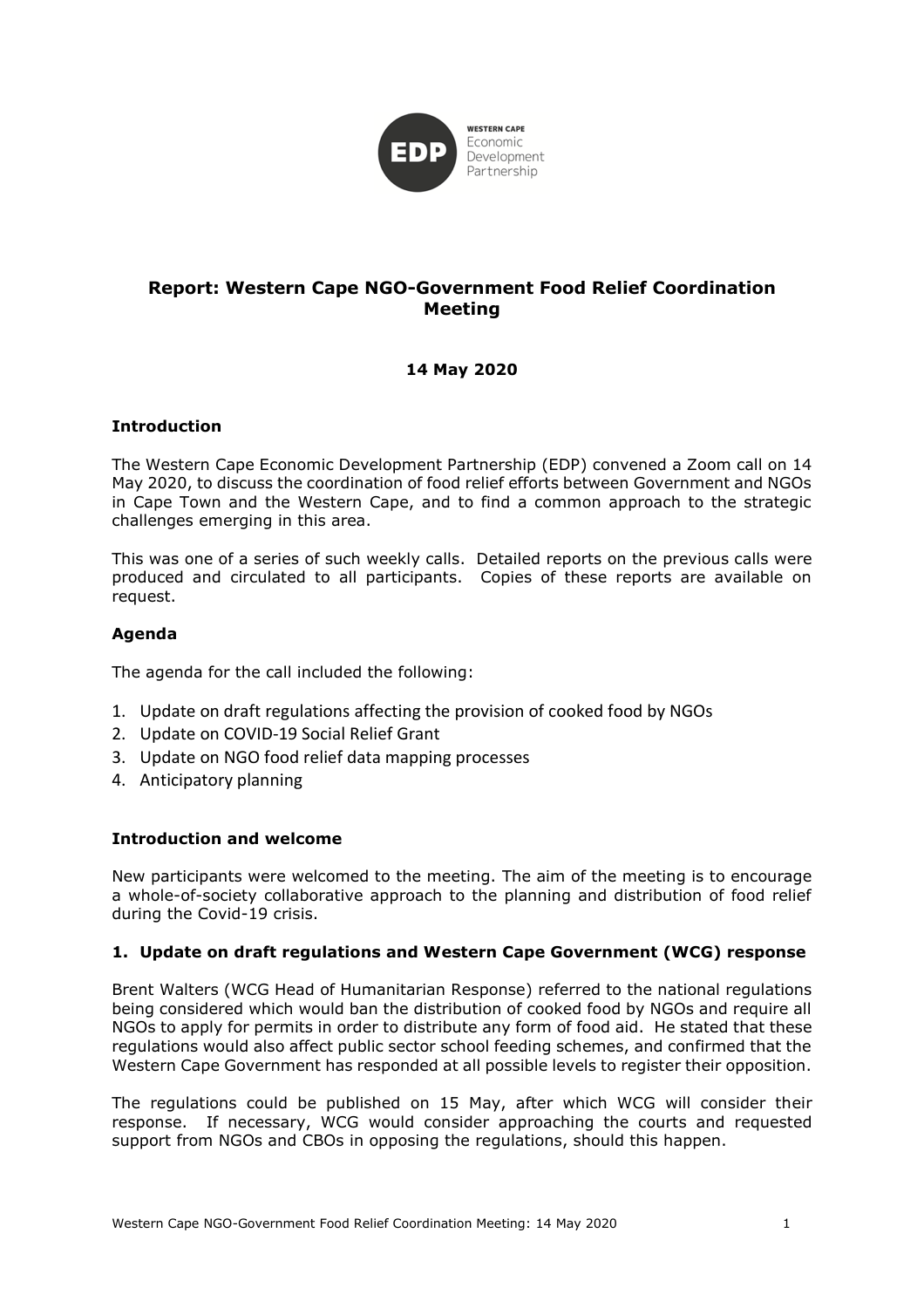The recent media release detailing the response from the WCG Minister of Social Development is attached as *Attachment 1*.

A number of call participants (e.g. Rotary) have also been involved in expressing their opposition.

This forum will be used to communicate any breaking news related to these regulations.

## **2. Update on COVID-19 Social Relief Grant.**

Since opening applications, nationally, 3 million have been received in the first three days. Over 2 million of these were via the USSD, with 500 000 applications via email. The speed and success of the system will only be fully established once the money has been transferred to approved beneficiaries.

Details for applying were clarified as included below:



## **3. Update on food relief data mapping processes**

There remains a need at WCG level to understand what is happening in terms of food relief at a localised level, not least so that this information can be matched with health data and efforts at ward and sub-ward level.

A number of different groups are working on developing NGO data mapping systems:

• A data mapping and reporting system is being produced for WCG Cabinet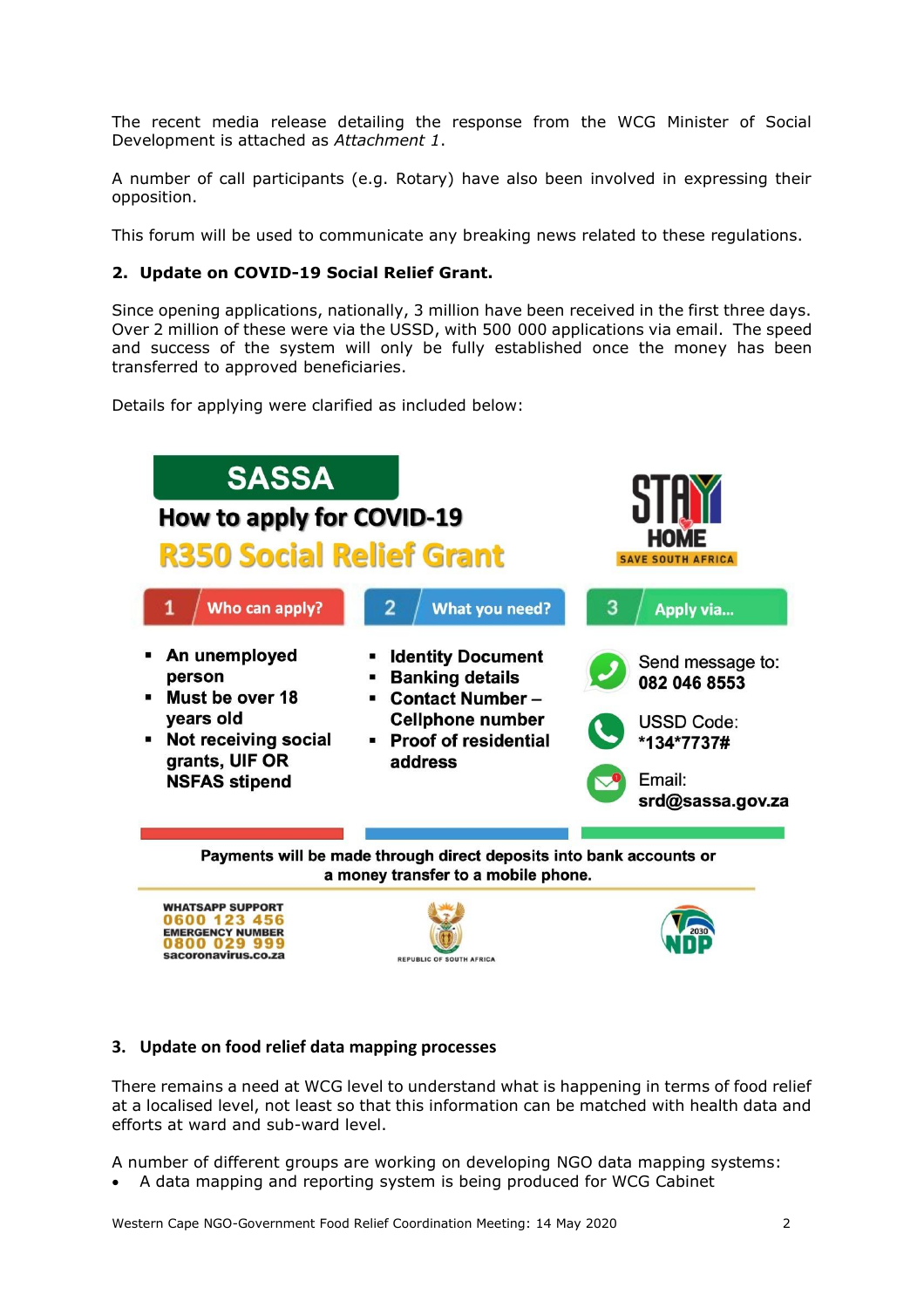- An app for the non-metro areas has been developed by WCG, with potential application for the metro area and for NGO access and reporting
- Sam Vos and his team from U-Turn Homeless Ministries have developed a comprehensive approach, which was demonstrated at the meeting. Gavin Miller confirmed that this would have real value and should be integrated with the Provincial work.
- Local food networks are mapped out by individual NGOs and Community Action Networks.
- LinkedTo is a longer-term multi-user, multi-sector platform under development.

There was general agreement from the NGOs on the call that the tool as demonstrated by Sam captured the main fields required.

It was suggested that the option to enter food voucher assistance should be added to the system.

It was noted that data capture is demanding for most NGOs, given that they are operating at full capacity currently. It was agreed that any final data mapping system should default to simplicity and ease of use.

It was also noted that the usefulness of any system depends entirely on the accuracy of the data that it is based on. It was suggested, for example, that NGOs should commit to entering data at least weekly, if daily entry is not possible.

It was also agreed that the data should be used for planning, and that inputting retrospective data on past food relief is not a priority.

FNB noted that they have designed a process linked to the FNB app which NPOs and NGOs can use to track and capture details, check for duplications of food parcel collections, etc. While not yet activated, it would be a free tool for organisations to use.

*As a next step, the EDP will convene a technical group from WCG, CoCT and NGOs early next week to finalise the following key elements of the data mapping system:*

- *Data entry fields*
- *Definitions (such as the definition of "feeding")*
- *How to ensure ease of access and registration*
- *Communication to NGOs and CBOs*

Given finalisation of these elements, the system should be set up for data capture and reporting as soon as possible.

## **4. Forward planning**

The approach of winter and associated increased food requirements, allied with donor and volunteer fatigue and severe public sector funding constraints indicate that working only to solve current problems in food relief is inadequate. There needs to be strategic thinking and anticipatory planning, by the public sector as well as NGOs, CBOs, and others, about how to handle at least the next three months in terms of ensuring that food relief continues and that food needs are met.

The EDP proposed working with volunteers drawn from the participants on this call to begin this strategic planning process. The EDP has compiled a draft food relief risk register which could be utilised in the discussion.

*The EDP will send out a meeting invitation for early next week to brainstorm planning for the longer term, as well as ways in which NGOs and CBOs can work more closely together.*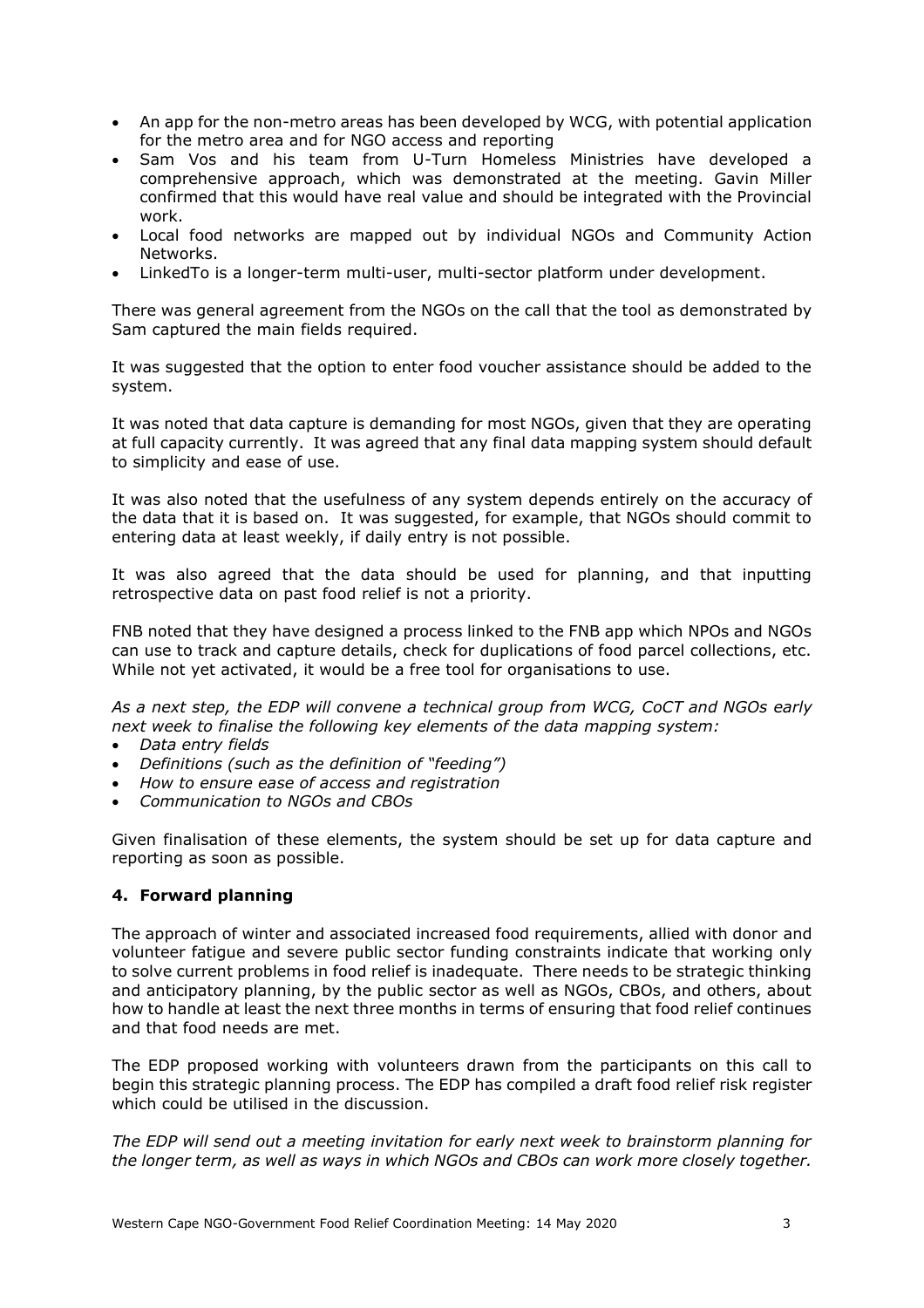*It would be preferable if this group included representation from WCG, to ensure that public sector budgetary constraints are taken into account.*

Two further opportunities were mentioned:

- Lizo Madinga of Afrika Tikkun is willing to share data on food parcel distribution, challenges faced, and partnering experience with DSD and WCG.
- Paul Stohrer of PEDI noted that the Philippi Fresh Produce Market not only sources produce from small-scale and emerging farmers in the area, but also has warehousing space available for potential use as packing space or even food preparation from 1 July.

This group will reconvene on **Thursday, 21 May 2020 at 2:00 p.m.** Invitations will be sent out; participants are encouraged to nominate other role-players in this area who would benefit from, or contribute to, the discussion.

For further information or questions about this report, contact Andrew Boraine of the Western Cape Economic Development Partnership (EDP) at [Andrew@wcedp.co.za.](mailto:Andrew@wcedp.co.za)

## **Attachments: Attachment 1: Media release by Minister Sharna Fernandez**

## **14 May 2020: Attendees**

Please note that this list may not include the full details of new participants to this forum. We will make every effort to obtain these details before the next scheduled call on 21 May.

| Alastair Moodie        | Alastair.Moodie@fruitways.co.za   |
|------------------------|-----------------------------------|
| Andrew Boraine         | andrew@wcedp.co.za                |
| Annakie Gammon         | U-Turn Homeless Ministry          |
| <b>Bart Hend</b>       | bart.hend@gmail.com               |
| <b>Brent Walters</b>   | Brent. Walters@westerncape.gov.za |
| Bridget Hannah         | Bridget.Hannah@westerncape.gov.za |
| <b>Bongiwe</b>         |                                   |
| <b>Charles Harris</b>  |                                   |
| Colleen Brocker        | colleen@comchest.org.za           |
| Craig Stewart          | The Warehouse                     |
| Cybil Maneveldt        | cybsymills@gmail.com              |
| Dirk van Doorn         | dirk.van.doorn@orycon.me          |
| Delene Mark            | delene@hopeafrica.org.za          |
| Erica Inches           | zerica1968@gmail.com              |
| Elizabeth Drevlow      | drevlow@gmail.com                 |
| Etienne Basson         | Earthchild                        |
| <b>Gavin Miller</b>    | Gavin.Miller@westerncape.gov.za   |
| <b>Geraldine Nicol</b> | geraldinehnicol@gmail.com         |
| Grace Nkomo            | grace@connectnetwork.org.za       |